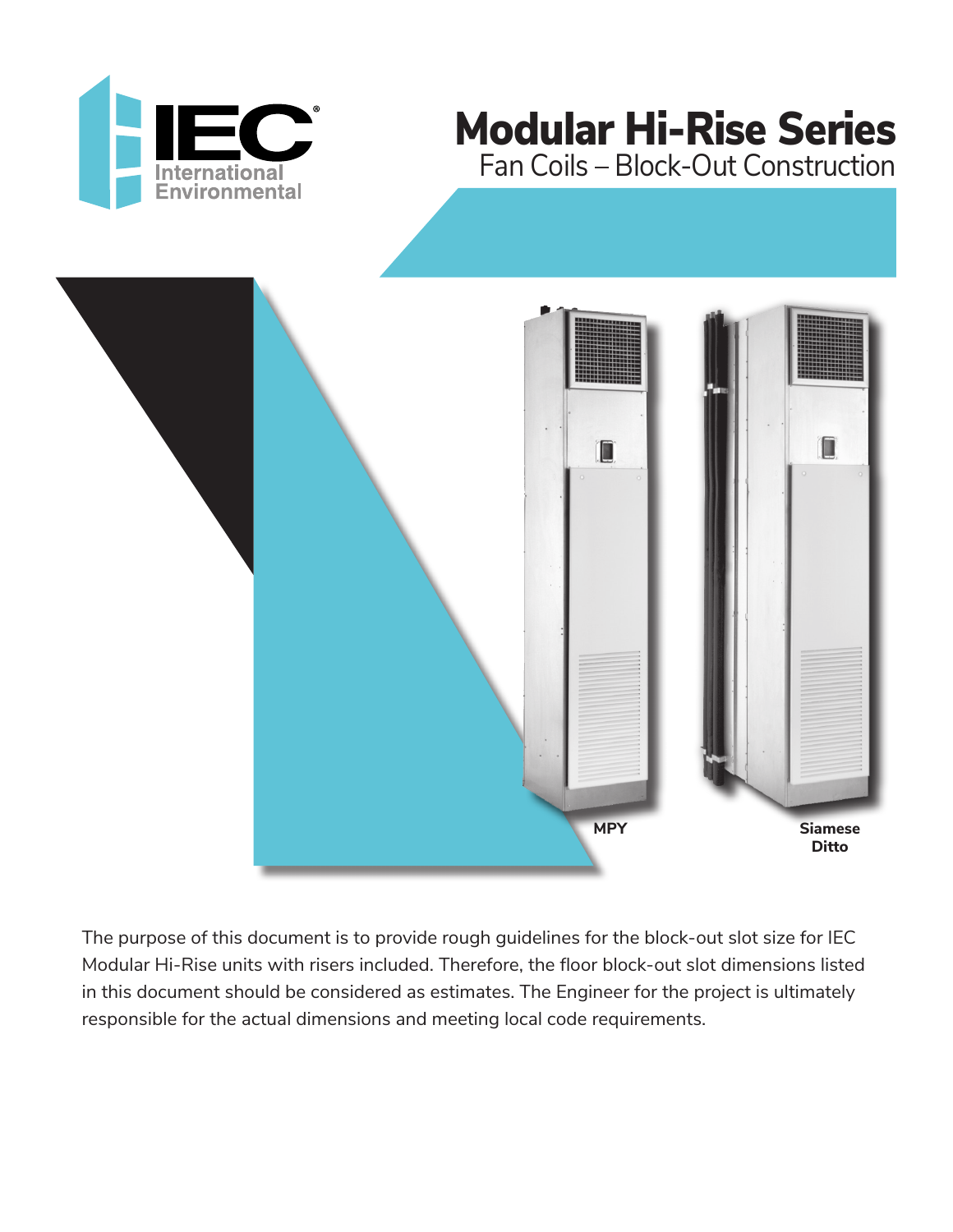## **Two-Pipe Modular Units**

To select using the charts below, locate the appropriate model in the Standard 88" (2235) Cabinet chart (dimensions are given in Inches (Millimeters). Then, follow the row across to locate the clear height. (If the clear height exceeds 96" (2438), use the 96" (2438) block-out size.} Under Type of Installation, read the block-out size. If your clear height is lower than listed or is not recommended (NR) in the Standard 88" (2235) Cabinet chart, use the Short 79" (2007) Cabinet chart. If your clear height is lower than listed or is not recommended (NR) in the Short 79" (2007) Cabinet chart, please contact the factory.

### **Standard 88" (2235) Cabinet**

| <b>Model</b>                         | <b>Clear Height</b>   | <b>Block-Out Size</b><br><b>Type of Installation</b> |                                                          |                                       |  |              |  |  |  |  |
|--------------------------------------|-----------------------|------------------------------------------------------|----------------------------------------------------------|---------------------------------------|--|--------------|--|--|--|--|
|                                      |                       | Type 1<br>Type 2                                     |                                                          | Type 3*                               |  |              |  |  |  |  |
|                                      |                       |                                                      |                                                          |                                       |  | <b>Model</b> |  |  |  |  |
|                                      |                       | WxL                                                  | WxL                                                      | WxL                                   |  |              |  |  |  |  |
| <b>Single Unit and Siamese Ditto</b> |                       |                                                      |                                                          |                                       |  |              |  |  |  |  |
| 03,04                                | 96" (2438)            | 5-7/8" x 15"<br>$(149 \times 381)$                   | $5 - 1/8" \times 15"$<br>$(130 \times 381)$              |                                       |  |              |  |  |  |  |
|                                      | 95" (2413)            | $6 - 1/4" \times 15"$<br>$(159 \times 381)$          | $5 - 3/8" \times 15"$<br>$(137 \times 381)$              | $5" \times 15"$                       |  |              |  |  |  |  |
|                                      | 94" (2388)            | $6 - 5/8" \times 15"$<br>$(168 \times 381)$          | $(127 \times 381)$<br>5-5/8" x 15"<br>$(143 \times 381)$ |                                       |  | 03, 04       |  |  |  |  |
|                                      | 93" (2362)            | $7" \times 15"$<br>$(178 \times 381)$                |                                                          |                                       |  |              |  |  |  |  |
|                                      | 92" (2337)            | $7 - 1/2" \times 15"$<br>$(191 \times 381)$          | <b>NR</b>                                                | N <sub>R</sub>                        |  |              |  |  |  |  |
| 06,08                                | 96" (2438)            | $6 - 1/4" \times 18"$<br>$(159 \times 457)$          | 5-3/8" x 18"                                             | $5" \times 18"$<br>$(127 \times 457)$ |  | 06,08        |  |  |  |  |
|                                      | 95" (2413)            | $6 - 3/4" \times 18"$<br>$(171 \times 457)$          | $(137 \times 457)$                                       |                                       |  |              |  |  |  |  |
|                                      | 94" (2388)            | $7 - 1/8" \times 18"$<br>$(181 \times 457)$          | <b>NR</b>                                                |                                       |  |              |  |  |  |  |
|                                      | 93" (2362)            | $7 - 5/8" \times 18"$<br>$(194 \times 457)$          |                                                          |                                       |  |              |  |  |  |  |
| 10, 12                               | 96" (2438)            | $7 - 1/2" \times 22"$<br>$(191 \times 559)$          | $5 - 1/8" \times 22"$<br>$(130 \times 559)$              | $5" \times 22"$<br>$(127 \times 559)$ |  | 10, 12       |  |  |  |  |
|                                      | 95" (2413)            | $7 - 1/2" \times 22"$<br>$(191 \times 559)$          |                                                          |                                       |  |              |  |  |  |  |
|                                      | 94" (2388)            | <b>NR</b><br>$8" \times 22"$<br>$(203 \times 559)$   |                                                          |                                       |  |              |  |  |  |  |
| <b>Ditto</b>                         |                       |                                                      |                                                          |                                       |  |              |  |  |  |  |
| 03.04                                | 93" (2362) &<br>Above |                                                      | Not recommended                                          | $5" \times 15"$<br>$(127 \times 381)$ |  | 03.04        |  |  |  |  |
| 06,08                                | 93" (2362) &<br>Above | for standard Dittos.<br>For Siamese Dittos,          |                                                          | 06,08                                 |  |              |  |  |  |  |
| 10, 12                               | 93" (2362) &<br>Above |                                                      | use Single unit guidelines.                              | $5" \times 22"$<br>$(127 \times 559)$ |  | 10, 12       |  |  |  |  |

#### **SHORT 79" (2007) Cabinet Model Clear Height Block-Out Size Type of Installation Type 1 Type 2 Type 3\* W x L W x L W x L Single Unit and Siamese Ditto** 91" (2311)  $4-3/4$ " x 15" (121 x 381) 4-1/4" x 15" (108 x 381) 5" x 15" (127 x 381) 90" (2286)  $5" \times 15"$ (127 x 381) 4-1/2" x 15" (114 x 381)  $89" (2261)$  5-3/8" x 15" (137 x 381) 4-5/8" x 15" (117 x 381) 88" (2235) 5-3/4" x 15" (146 x 381) 5" x 15" (127 x 381) 91" (2311)  $5" \times 18"$ (127 x 457) 4-1/4" x 18" (108 x 457) 5" x 18" (127 x 457) 90" (2286)  $5-3/8$ " x 18" (137 x 457) 4-1/2" x 18" (114 x 457) 89" (2261)  $5-3/4$ " x 18" (146 x 457)  $4 - 5/8" \times 18"$ (117 x 457) 88" (2235) 6-1/8" x 18" (156 x 457) 5" x 18" (127 x 457) 91" (2311)  $5-5/8$ " x 22" (143 x 559) 4-1/4" x 22" (108 x 559) 5" x 22" (127 x 559) 90" (2286) 6" x 22" (152 x 559) 4-1/2" x 22" (114 x 559) 89" (2261)  $6-1/2$ " x 22" (165 x 559) 4-5/8" x 22" (117 x 559) 88" (2235)  $7" \times 22"$ (178 x 559) 5" x 22" (127 x 559) **Ditto** 88" (2235) &<br>Ahove Not recommended for standard Dittos. For Siamese Dittos, use Single unit guidelines. 5" x 15" (127 x 381) 88" (2235) & Above 5" x 18" (127 x 457) 88" (2235) & Above 5" x 22" (127 x 559)

**NOTES:** \* Not recommended for Siamese Ditto Installation.

1. CLEAR HEIGHT is the dimension from the floor to ceiling. (See Figure 1 on back cover.)

2. The above charts allow 1" (25) tolerance in clear height to allow for variance in floor-to-floor dimensions.

3. Consutl factory for applications with 3" (76) and 4" (102) risers and insulations exceeding 3/4" (16).

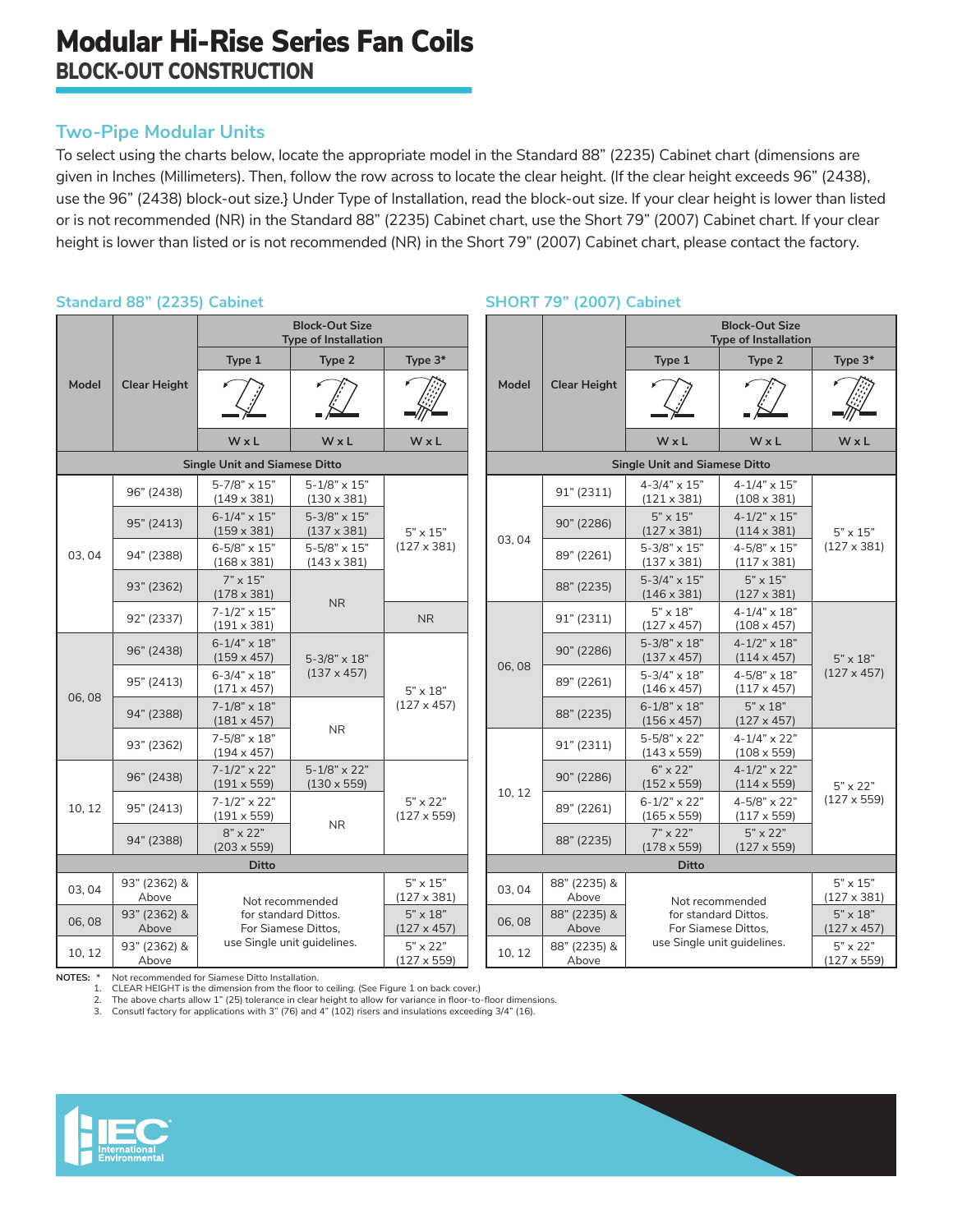## Modular Hi-Rise Series Fan Coils BLOCK-OUT CONSTRUCTION

**SHORT 79" (2007) Cabinet**

## **Four-Pipe Modular Units**

### **Standard 88" (2235) Cabinet**

|                                                                                                                       |                                                 | Block-Out Size-Type of Installation                                                           |                                               |                                               |                                      |                                         | Block-Out Size - Type of Installation              |                                               |                                                      |  |
|-----------------------------------------------------------------------------------------------------------------------|-------------------------------------------------|-----------------------------------------------------------------------------------------------|-----------------------------------------------|-----------------------------------------------|--------------------------------------|-----------------------------------------|----------------------------------------------------|-----------------------------------------------|------------------------------------------------------|--|
|                                                                                                                       |                                                 | Type 1                                                                                        | Type 2                                        | Type 3*                                       |                                      |                                         | Type 1                                             | Type 2                                        | Type 3*                                              |  |
| Model                                                                                                                 | <b>Clear Height</b>                             |                                                                                               |                                               |                                               | Model                                | <b>Clear Height</b>                     |                                                    |                                               |                                                      |  |
|                                                                                                                       |                                                 | WxL                                                                                           | WxL                                           | WxL                                           |                                      |                                         | WxL                                                | WxL                                           | WxL                                                  |  |
| <b>Single Unit and Siamese Ditto</b>                                                                                  |                                                 |                                                                                               |                                               |                                               | <b>Single Unit and Siamese Ditto</b> |                                         |                                                    |                                               |                                                      |  |
| 03.04                                                                                                                 | 96" (2438)                                      | $5 - 7/8" \times 16"$<br>$(149 \times 406)$ A                                                 | $5 - 1/8" \times 16"$<br>$(130 \times 406)$ A | $5" \times 18"$<br>$(127 \times 457)$ B       |                                      | 91" (2311)                              | $4 - 3/4" \times 16"$<br>$(121 \times 406)$ A      | $4 - 1/4" \times 16"$<br>$(108 \times 406)$ A | $5" \times 17"$<br>$(127 \times 432)$ D              |  |
|                                                                                                                       | 95" (2413)                                      | $6 - 1/4" \times 16"$<br>$(159 \times 406)$ A                                                 | $5 - 3/8" \times 16"$<br>$(137 \times 406)$ A | $5" \times 18 - 1/4"$<br>$(127 \times 464)$ B | 03, 04                               | 90" (2286)                              | $5" \times 16"$<br>$(127 \times 406)$ A            | $4 - 1/2" \times 16"$<br>$(114 \times 406)$ A |                                                      |  |
|                                                                                                                       | 94" (2388)                                      | $6 - 5/8" \times 16"$<br>$(168 \times 406)$ A                                                 | $5 - 5/8" \times 16"$<br>$(143 \times 406)$ A | 5" x 18-5/8"<br>$(127 \times 473)$ B          |                                      | 89" (2261)                              | $5 - 3/8" \times 16"$<br>$(137 \times 406)$ A      | $4 - 5/8" \times 16"$<br>$(117 \times 406)$ A | $5" \times 17 - 1/2"$<br>$(127 \times 445)$ B        |  |
|                                                                                                                       | 93" (2362)                                      | $7" \times 16"$<br>$(178 \times 406)$ A                                                       |                                               |                                               |                                      | 88" (2235)                              | $5 - 3/4" \times 16"$<br>$(146 \times 406)$ A      | $5" \times 16"$<br>$(127 \times 406)$ A       | $5" \times 17 - \frac{3}{4"$<br>$(127 \times 451)$ B |  |
|                                                                                                                       | 92" (2337)                                      | $7 - 1/2" \times 16"$<br>$(191 \times 406)$ A                                                 | <b>NR</b>                                     |                                               | 91" (2311)                           | $5" \times 18"$<br>$(127 \times 457)$   | $4 - 1/4" \times 18"$<br>$(108 \times 457)$        | $5" \times 18"$                               |                                                      |  |
| 06,08                                                                                                                 | 96" (2438)                                      | $6 - 1/4" \times 18"$<br>$(159 \times 457)$                                                   | 5-3/8" x 18"                                  | $5" \times 18"$<br>$(127 \times 457)$ C       |                                      | 90" (2286)                              | 5-3/8" x 18"<br>$(137 \times 457)$                 | $4 - 1/2" \times 18"$<br>$(114 \times 457)$   | $(127 \times 457)$                                   |  |
|                                                                                                                       | 95" (2413)                                      | $6 - 3/4" \times 18"$<br>$(171 \times 457)$                                                   | $(137 \times 457)$                            | $5" \times 18 - 1/4"$<br>$(127 \times 464)$ C | 06,08                                | 89" (2261)                              | $5 - 3/4" \times 18"$<br>$(146 \times 457)$        | 4-5/8" x 18"<br>$(117 \times 457)$            | $5" \times 18 - 1/2"$<br>$(127 \times 470)$          |  |
|                                                                                                                       | 94" (2388)                                      | $7 - 1/8" \times 18"$                                                                         | <b>NR</b>                                     | 5" x 18-5/8"                                  |                                      | 88" (2235)                              | $6 - 1/8" \times 18"$<br>$(156 \times 457)$        | $5" \times 18"$<br>$(127 \times 457)$         | $5" \times 18 - \frac{3}{4"$<br>$(127 \times 476)$   |  |
|                                                                                                                       | 93" (2362)                                      | $(181 \times 457)$<br>7-5/8" x 18"                                                            |                                               | $(127 \times 473)$ C<br><b>NR</b>             | 91" (2311)                           | 5-5/8" x 22"<br>$(143 \times 559)$      | $4 - 1/4" \times 22"$<br>$(108 \times 559)$        |                                               |                                                      |  |
|                                                                                                                       | 96" (2438)                                      | $(194 \times 457)$<br>$7" \times 22"$                                                         | $5 - 1/8" \times 22"$                         |                                               | 10, 12                               | 90" (2286)                              | $6" \times 22"$<br>$(152 \times 559)$              | $4 - 1/2" \times 22"$<br>$(114 \times 559)$   | $5" \times 22"$                                      |  |
| 10, 12                                                                                                                | 95" (2413)                                      | $(178 \times 559)$<br>$7 - 1/2" \times 22"$                                                   | $(130 \times 559)$<br><b>NR</b>               | $5" \times 22"$<br>$(127 \times 559)$         |                                      | 89" (2261)                              | $6 - 1/2" \times 22"$<br>$(165 \times 559)$        | 4-5/8" x 22"<br>$(117 \times 559)$            | $(127 \times 559)$                                   |  |
|                                                                                                                       | 94" (2388)                                      | $(191 \times 559)$<br>$8" \times 22"$                                                         |                                               | N <sub>R</sub>                                |                                      | 88" (2235)                              | $7" \times 22"$<br>$(178 \times 559)$              | $5" \times 22"$<br>$(127 \times 559)$         |                                                      |  |
|                                                                                                                       | $(203 \times 559)$<br><b>Ditto</b>              |                                                                                               |                                               |                                               |                                      | Ditto                                   |                                                    |                                               |                                                      |  |
|                                                                                                                       |                                                 |                                                                                               |                                               | $5" \times 18"$                               |                                      | 91" (2311)                              |                                                    |                                               | $5" \times 17"$                                      |  |
|                                                                                                                       | 96" (2438)                                      |                                                                                               |                                               | $(127 \times 457)$ B                          |                                      | 90" (2286)                              |                                                    |                                               | $(127 \times 432)$ D                                 |  |
| 03,04                                                                                                                 | 95" (2413)                                      |                                                                                               |                                               | $5" \times 18 - 1/4"$<br>$(127 \times 464)$ B | 03,04                                | 89" (2261)                              |                                                    |                                               | $5" \times 17 - 1/2"$<br>$(127 \times 445)$ D        |  |
|                                                                                                                       | 94" (2388)                                      |                                                                                               |                                               | 5" x 18-5/8"<br>$(127 \times 473)$ B          |                                      | 88" (2235)                              |                                                    |                                               | $5" \times 17 - \frac{3}{4"$<br>$(127 \times 451)$ D |  |
| 06,08                                                                                                                 | 96" (2438)                                      | Not recommended<br>for standard Dittos.<br>For Siamese Dittos,<br>use Single unit guidelines. |                                               | $5" \times 18"$                               |                                      | 91" (2311)                              |                                                    |                                               | $5" \times 18"$                                      |  |
|                                                                                                                       |                                                 |                                                                                               |                                               | $(127 \times 457)$ C<br>$5" \times 18 - 1/4"$ | 90" (2286)                           | Not recommended<br>for standard Dittos. |                                                    | $(127 \times 457)$                            |                                                      |  |
|                                                                                                                       | 95" (2413)                                      |                                                                                               |                                               | $(127 \times 464)$ C                          | 06,08<br>5" x 18-5/8"                | 89" (2261)                              | For Siamese Dittos,<br>use Single unit guidelines. |                                               | $5" \times 18 - 1/2"$<br>$(127 \times 470)$          |  |
|                                                                                                                       | 94" (2388)                                      |                                                                                               |                                               | $(127 \times 473)$ C                          |                                      | 88" (2235)                              |                                                    |                                               | $5" \times 18 - \frac{3}{4"$<br>$(127 \times 476)$   |  |
| 10, 12                                                                                                                | 96" (2438)<br>95" (2413)                        |                                                                                               |                                               | 5" x 22"<br>$(127 \times 559)$                |                                      | 91" (2311)                              |                                                    |                                               |                                                      |  |
| NOTES: *                                                                                                              | Not recommended for Siamese Ditto Installation. |                                                                                               |                                               |                                               | 90" (2286)                           |                                         |                                                    | $5" \times 22"$                               |                                                      |  |
| CLEAR HEIGHT is the dimension from the floor to ceiling.<br>1.<br>(See Figure 1 on back cover.)                       |                                                 |                                                                                               |                                               |                                               | 10, 12                               | 89" (2261)                              |                                                    |                                               | $(127 \times 559)$                                   |  |
| The above charts allow 1" (25) tolerance in clear height to allow for variance in<br>2.<br>floor-to-floor dimensions. |                                                 |                                                                                               |                                               |                                               |                                      | 88" (2235)                              |                                                    |                                               |                                                      |  |

floor-to-floor dimensions.

3. Consutl factory for applications with 3" (76) and 4" (102) risers and insulations exceeding 3/4" (16).

**A** Use 16" (406) block-out length for risers up to 1-1/2" (38) in diameter. Use 17" (432) block-out length for risers up to 2-1/2" (64) in diameter. Since the cabinet is 17" (432) wide, it may

be necessary to cover the exposed block-out if the cabinet is not centered.<br>B This block-out length is for risers up to 1-1/2" (38) in diameter. Add 1" to the block-out length for rusers up to 2-1/2" (64) in diameter. Both cabinet width. It will be necessary to cover the exposed block-out at the side(s) of the cabinet.

**C** This block-out length is for risers up to 1-1/2" (38) in diameter. Add 1" (25) to block-out length for risers up to 2-1/2" (64) in diameter.

**D** Use 17" (432) block-out length for risers up to 1-1/2" (38) in diameter. Since the cabinet is 17" (432) wide, it may be necesary to cover the exposed block-out if the cabinet is not centered. Use 18" (457) block-out length for risers up to 2-1/2" (64) in diameter. It will be necessary to cover the exposed block-out at the side(s) of the cabinet.